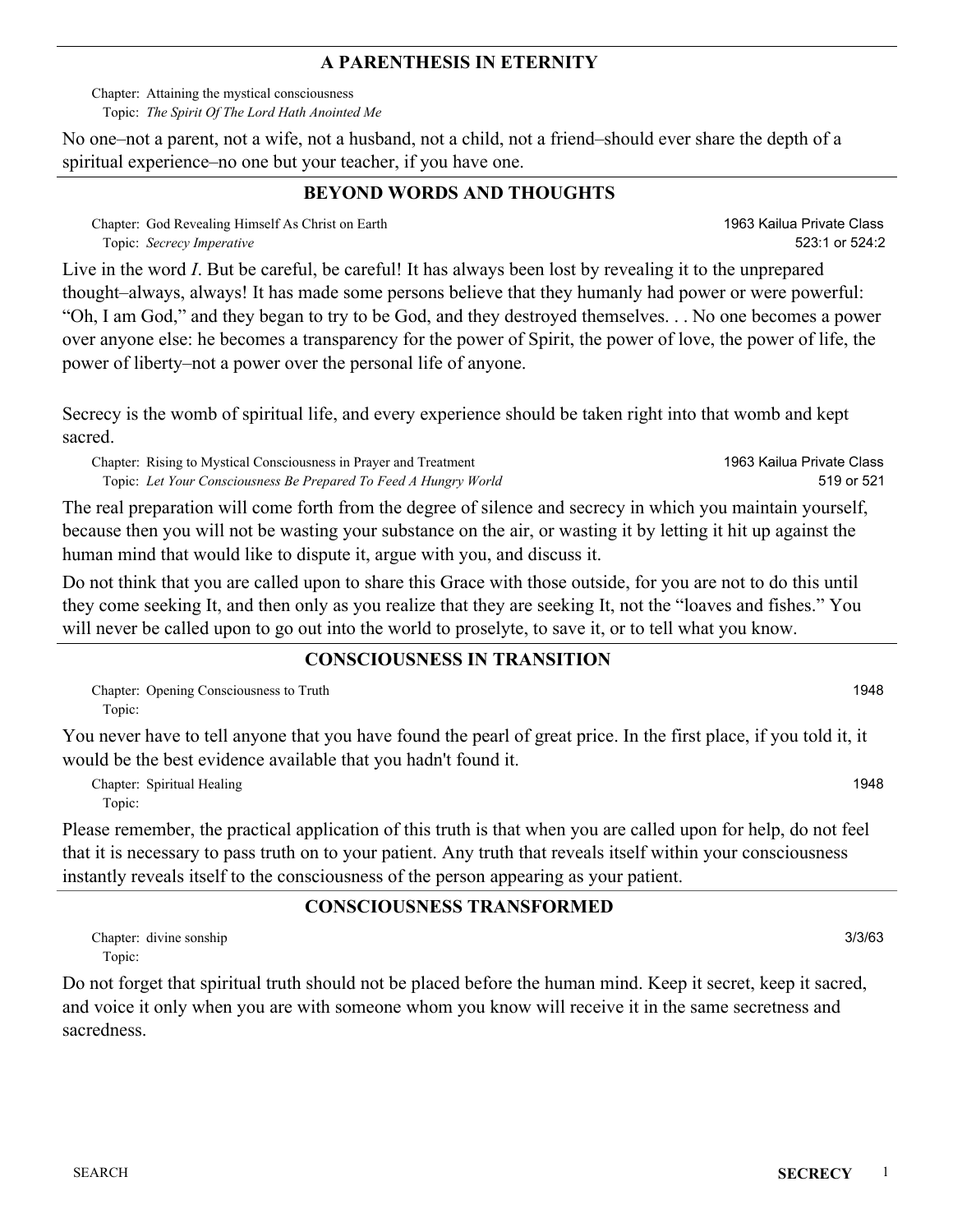A student who is well along on the path must expect that trials are going to be more severe than for the beginner, because the further you go, the closer you come to the realization that it is a battle within and not outside. Whether the government or your wife or your husband or your friends or your neighborhood objects to truth, the responsibility is yours. . . because in the final analysis you had no right to tell them what is going on in your consciousness. When you learn this, you will learn to be still and work out your religious initiation within yourself.

Chapter: the adjustment must be made within your consciousness – Secrecy September 1963 Topic:

You say, "You are voicing [the Truth], Joel." Yes, but there is a difference, I am not voicing it to you. I am voicing it to my Self. I am not interested whether you are hearing it. I am voicing it to my Self, and the Self of me which is the Self of you will hear it. Therefore, even after I have voiced it, it is still locked up in me.

Secrecy is a spiritual principle. Secrecy is an actual substance that holds within itself your experience, to bury your experience in the principle of secrecy and just let the fruitage appear outwardly. . . Go and tell no man that the *I* of you is God.

Chapter: The Word Becomes Flesh 1963 Topic:

I try not to lay down laws, but I have no hesitancy in sharing my personal experience and so I will say this to you: Never give truths of this nature to people unless they have shown their readiness for it by their dedication. The world will tear you to ribbons.

Chapter: three lost secrets 1964 Topic:

The relationship between you and your Father must be one that takes place within you. The moment you start to talk to anyone about it, you have turned your back on the Father within you. You are then communing with a man, not with the Father within you. . . Ah, yes. We offer a book or pamphlet, but if the individual does not respond, we drop it there.

All of the Father's grace and all of the Father's peace is mine to give, to share. Therefore, in secrecy, I give God's grace and God's peace.

Chapter: Your Door to Infinity 1964 Topic:

Do you not see why I had to sit with this message as a practitioner in an office for sixteen years before I could teach it and before a book was written. . . Spiritually teaching comes out of an attained consciousness, not out of an intellectual knowledge.

A strange thing about truth is that it really doesn't have to be spoken. Once you have an inner conviction of it, it shines out of your inner being to those who are receptive.

# **LIVING BY THE WORD**

Chapter: The Nonattachment of a Developed Spiritual Consciousness *Spiritual Consciousness Brings Freedom To The World* Topic: 1961 Waikiki Infinite Way Study Center 2:2

As long as you keep your mind stayed on God, as long as you acknowledge God in all your ways, you have within you the same Spirit, the same mind that was in Christ Jesus. Therefore, wherever you go, you are a benediction; you are a blessing to any individual, to any group, to any meeting—by the power of silence, not by the power of speech.

# **MAN WAS NOT BORN TO CRY**

387